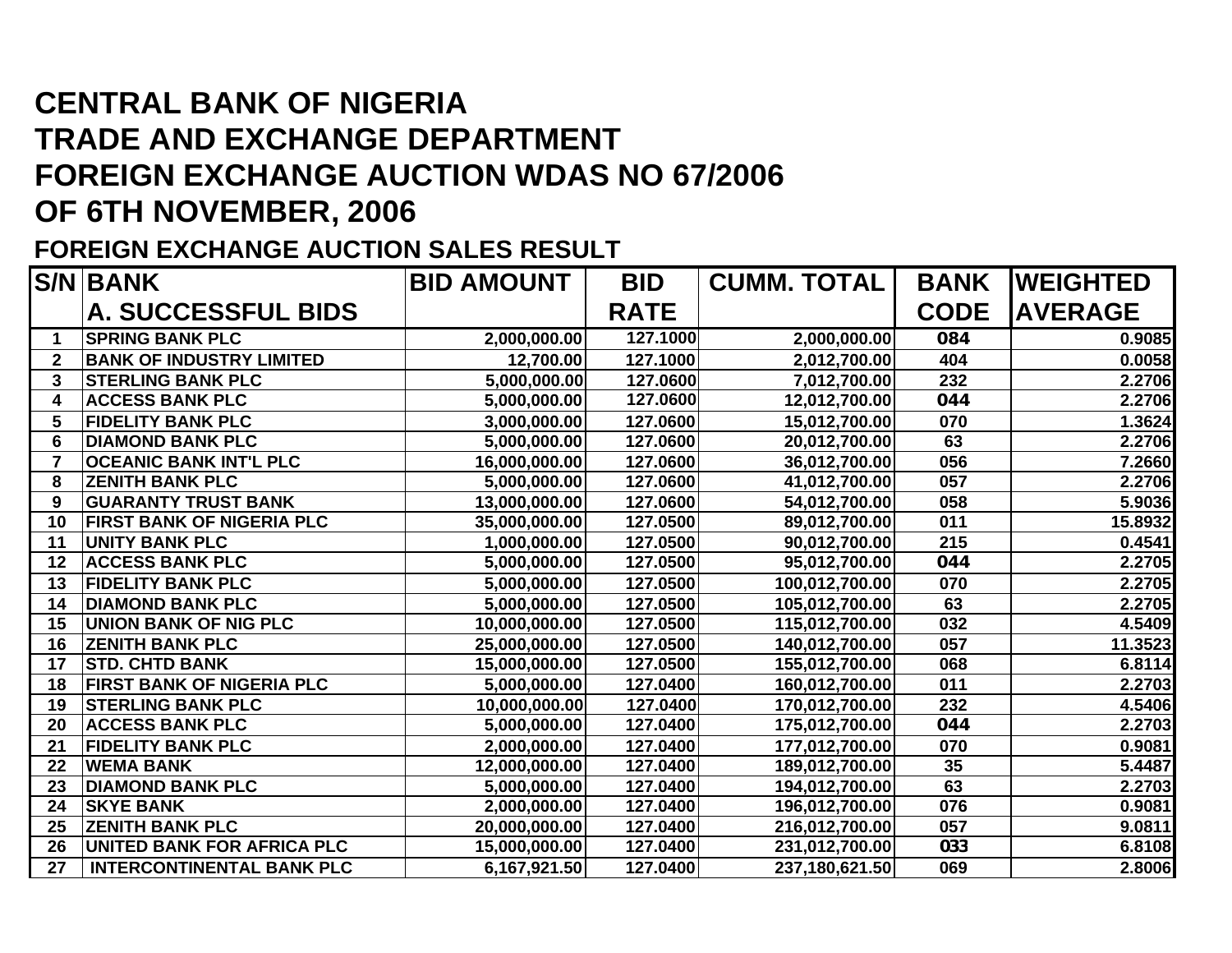| 28 | <b>EQUITORIAL TRUST BANK</b>     | 4,000,000.00   | 127.0400 | 241,180,621.50 | 040 | 1.8162   |
|----|----------------------------------|----------------|----------|----------------|-----|----------|
| 29 | <b>GUARANTY TRUST BANK</b>       | 2,000,000.00   | 127.0400 | 243,180,621.50 | 058 | 0.9081   |
| 30 | <b>ECOBANK NIG PLC</b>           | 5,000,000.00   | 127.0400 | 248,180,621.50 | 050 | 2.2703   |
| 31 | UNITED BANK FOR AFRICA PLC       | 5,000,000.00   | 127.0350 | 253,180,621.50 | 033 | 2.2702   |
| 32 | <b>FIRST BANK OF NIGERIA PLC</b> | 5,000,000.00   | 127.0300 | 258,180,621.50 | 011 | 2.2701   |
| 33 | <b>UNITY BANK PLC</b>            | 1,000,000.00   | 127.0300 | 259,180,621.50 | 215 | 0.4540   |
| 34 | <b>WEMA BANK</b>                 | 4,000,000.00   | 127.0300 | 263,180,621.50 | 35  | 1.8161   |
| 35 | <b>UNION BANK OF NIG PLC</b>     | 5,000,000.00   | 127.0300 | 268,180,621.50 | 032 | 2.2701   |
| 36 | <b>SKYE BANK</b>                 | 250,000.00     | 127.0300 | 268,430,621.50 | 076 | 0.1135   |
| 37 | UNITED BANK FOR AFRICA PLC       | 5,000,000.00   | 127.0300 | 273,430,621.50 | 033 | 2.2701   |
| 38 | <b>GUARANTY TRUST BANK</b>       | 500,000.00     | 127.0300 | 273,930,621.50 | 058 | 0.2270   |
|    |                                  | 273,930,621.50 |          |                |     |          |
|    | <b>B. UNSUCCESSFUL BIDS</b>      |                |          |                |     |          |
| 39 | <b>SKYE BANK</b>                 | 250,000.00     | 127.0200 | 274,180,621.50 | 076 | 0.1135   |
| 40 | <b>IBTC CHARTERED BANK PLC</b>   | 250,000.00     | 127.0100 | 274,430,621.50 | 221 | 0.1135   |
| 41 | <b>STERLING BANK PLC</b>         | 5,000,000.00   | 127.0000 | 279,430,621.50 | 232 | 2.2696   |
| 42 | <b>IBTC CHARTERED BANK PLC</b>   | 250,000.00     | 127.0000 | 279,680,621.50 | 221 | 0.1135   |
| 43 | <b>BANK PHB</b>                  | 109,271.00     | 127.0000 | 279,789,892.50 | 080 | 0.0496   |
|    |                                  | 5,859,271.00   |          |                |     |          |
|    | $TOTAL(A + B)$                   | 279,789,892.50 |          |                |     | 127.0461 |

## **BANKS' BDC CASH REQUEST**

| <b>S/N BANK</b>                     | <b>BID AMOUNT</b> | <b>BID</b>  | <b>CUMM TOTAL</b> | <b>BANK</b> |
|-------------------------------------|-------------------|-------------|-------------------|-------------|
|                                     |                   | <b>RATE</b> |                   | <b>CODE</b> |
| <b>1 FIDELITY BANK PLC</b>          | 2,000,000.00      | 127.0600    | 2,000,000.00      | 070         |
| 2 OCEANIC BANK (BDC CASH)           | 1,500,000.00      | 127.0600    | 3,500,000.00      | 056         |
| <b>3 UNITY BANK PLC</b>             | 2,000,000.00      | 127.0500    | 5,500,000.00      | 215         |
| 4 WEMA-BDC                          | 2,000,000.00      | 127.0500    | 7,500,000.00      | 35          |
| <b>5 EQUITORIAL TRUST BANK</b>      | 2,000,000.00      | 127.0500    | 9,500,000.00      | 040         |
| <b>6 SKYE BANK</b>                  | 2,000,000.00      | 127.0400    | 11,500,000.00     | 076         |
| <b>7 UNITED BANK FOR AFRICA PLC</b> | 2,000,000.00      | 127.0400    | 13,500,000.00     | 033         |
| 8 BDC (CASH) INTERCONTINENTAL BAN   | 2,000,000.00      | 127.0400    | 15,500,000.00     | 069         |
|                                     | 15,500,000.00     |             |                   |             |